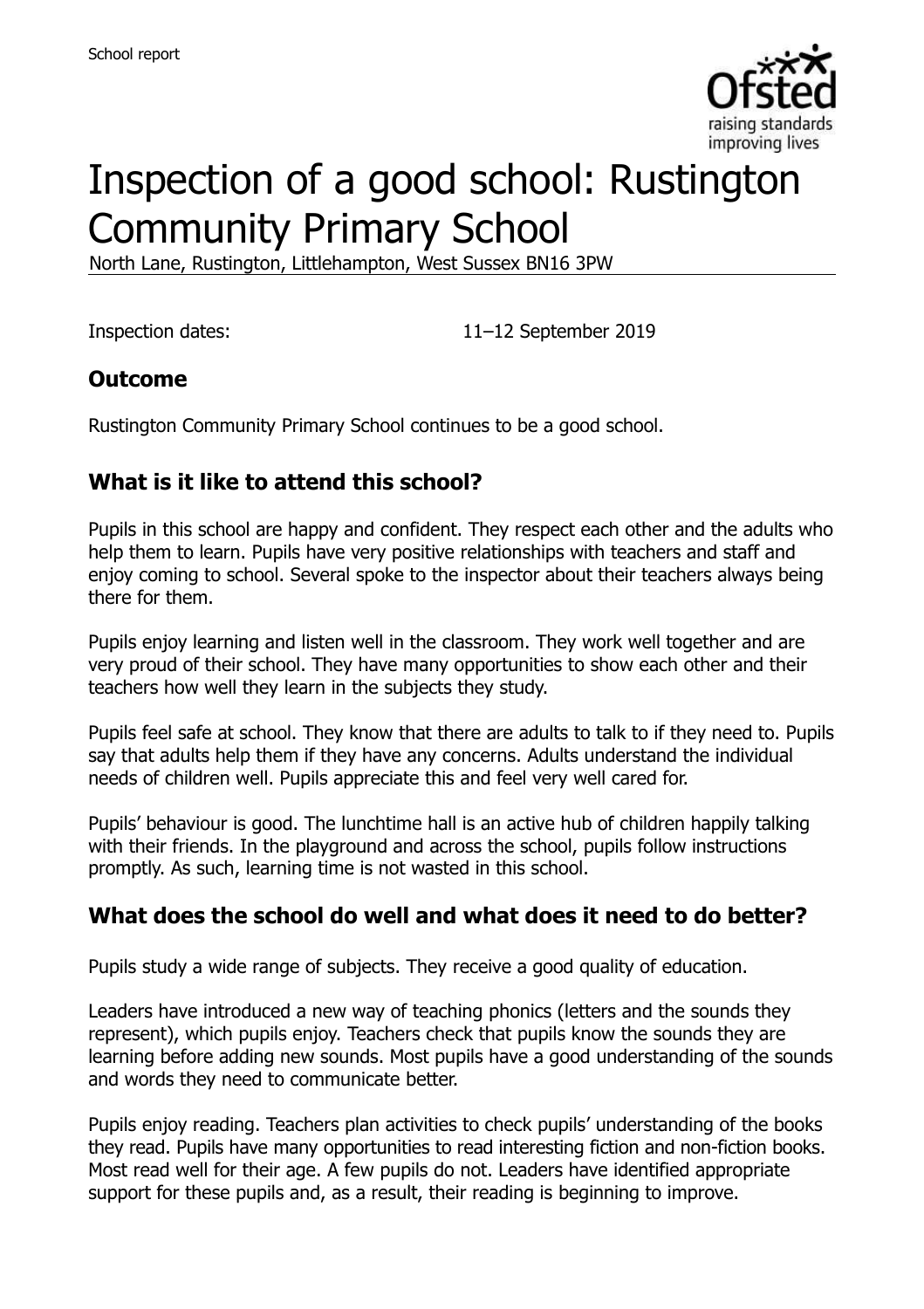

Pupils learn to play and compete in many sports, including gymnastics and 'High 5' netball. Teachers know the skills and knowledge pupils need to become better at sports. Many pupils are very successful in local and county-wide competitions. Teachers plan interesting physical education activities. For example, Year 6 pupils learn gymnastics sequences involving complex turns and tumbles. Pupils of all abilities take part in the different sports offered by the school, such as the Paralympic sport boccia.

Pupils learn and remember mathematical knowledge and skills very well. From the very start of school, children begin to learn numbers and shapes. Teachers use information they collect about pupils' mathematical understanding wisely. They plan learning that helps pupils accurately use their mathematics skills and knowledge. Pupils rarely fall behind in their mathematics learning. They told the inspector about the 'star challenges' they attempt in lessons. They are keen to take on these extra difficult questions. Teachers are very well trained and supported to teach mathematics.

In science, geography and other subjects, leaders have recently planned better learning sequences for pupils. Leaders have systems in place to check that these plans work as they should.

Pupils learn about how to live well in modern Britain. Pupils from all years share their views through 'debate circles', led by Year 6 pupils. Pupils learn about different cultures, for example by taking part in an African drumming work shop and a Bollywood dance class.

Trustees fulfil their legal responsibilities well. They provide suitable support and challenge to school leaders. Trustees have the knowledge and skills to support the school's continued improvement.

Staff at the school feel well supported by leaders. They feel that they can complete their work within appropriate time frames.

Pupils say that if bullying occurs, it is dealt with. Most parents and carers who completed the Ofsted Parent View survey agreed.

Pupils know how to behave well in class and around school. Pupils' learning is very rarely disturbed by other pupils misbehaving.

Pupils with special educational needs and/or disabilities (SEND) are well supported. Appropriately personalised plans help pupils to make the steps they need to learn more.

# **Safeguarding**

The arrangements for safeguarding are effective.

Leaders have created a culture where pupils' safety is everyone's responsibility. All staff are well trained and knowledgeable about their safeguarding duties. Staff know when and how to report concerns to the appropriate person. They know that matters will be dealt with promptly. Leaders work well with external agencies. Leaders follow things up and do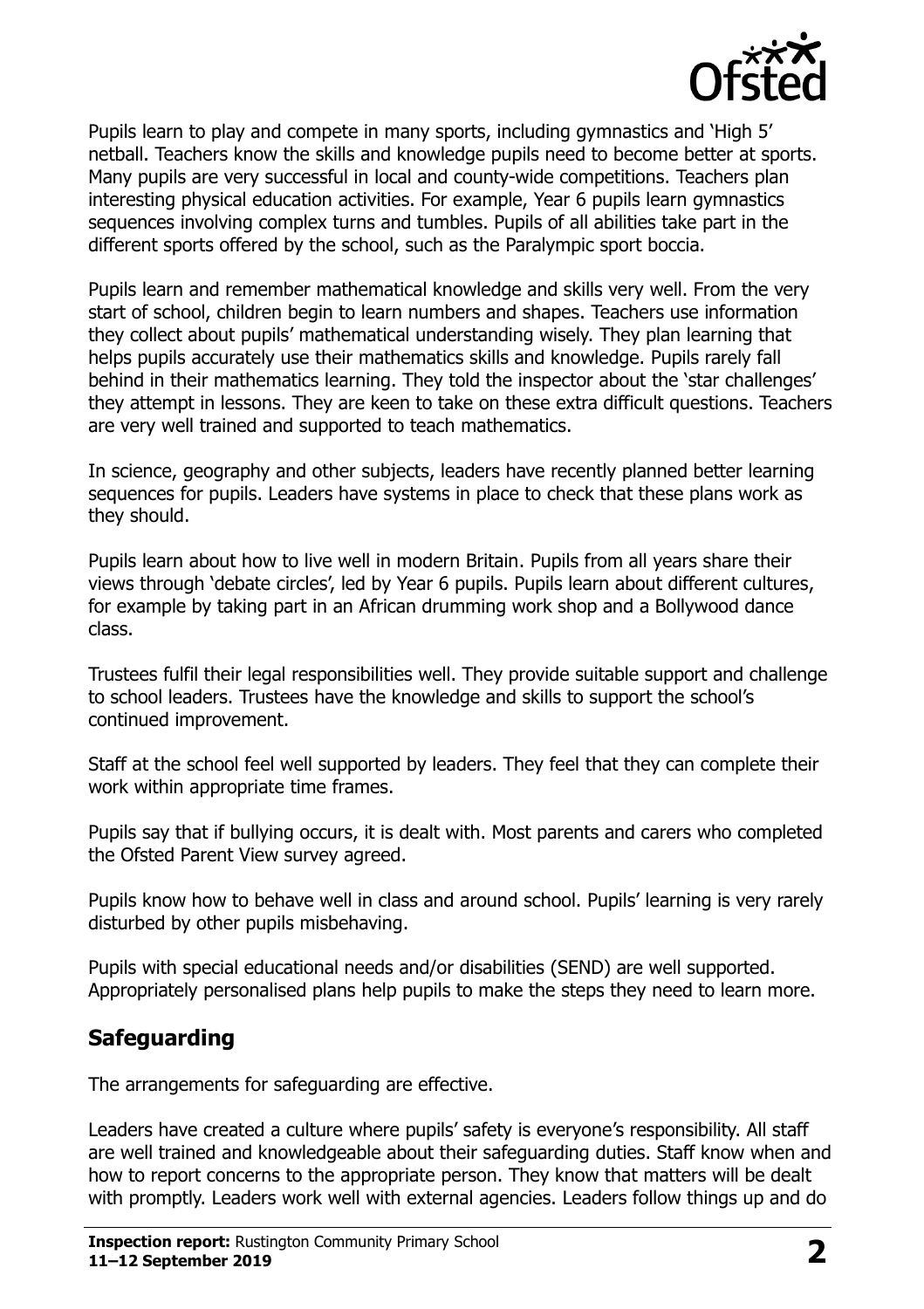

not let things go. Vulnerable pupils and their families are very well supported. Leaders consider the mental health and well-being of pupils. They have adapted the school's services effectively to support pupils with any such concerns.

# **What does the school need to do to improve?**

# **(Information for the school and appropriate authority)**

Not all pupils read well. Therefore, leaders need to ensure that the support for the few pupils struggling to read well helps them read better and catch up quickly.

# **Background**

When we have judged a school to be good, we will then normally go into the school about once every four years to confirm that the school remains good. This is called a section 8 inspection of a good school or non-exempt outstanding school. We do not give graded judgements on a section 8 inspection. However, if we find some evidence that the school could now be better than good or that standards may be declining, then the next inspection will be a section 5 inspection. Usually this is within one to two years of the date of the section 8 inspection. If we have serious concerns about safeguarding, behaviour or the quality of education, we will convert the section 8 inspection to a section 5 inspection immediately.

This is the second section 8 inspection since we judged the predecessor school, Rustington Community Primary School, to be good on 21 September 2011.

#### **How can I feed back my views?**

You can use [Ofsted Parent View](https://parentview.ofsted.gov.uk/) to give Ofsted your opinion on your child's school, or to find out what other parents and carers think. We use Ofsted Parent View information when deciding which schools to inspect, when to inspect them and as part of their inspection.

The Department for Education has further quidance on how to complain about a school.

If you are not happy with the inspection or the report, you can [complain to Ofsted.](https://www.gov.uk/complain-ofsted-report)

#### **Further information**

You can search for [published performance information](http://www.compare-school-performance.service.gov.uk/) about the school.

In the report, ['disadvantaged pupils'](http://www.gov.uk/guidance/pupil-premium-information-for-schools-and-alternative-provision-settings) refers to those pupils who attract government pupil premium funding: pupils claiming free school meals at any point in the last six years and pupils in care or who left care through adoption or another formal route.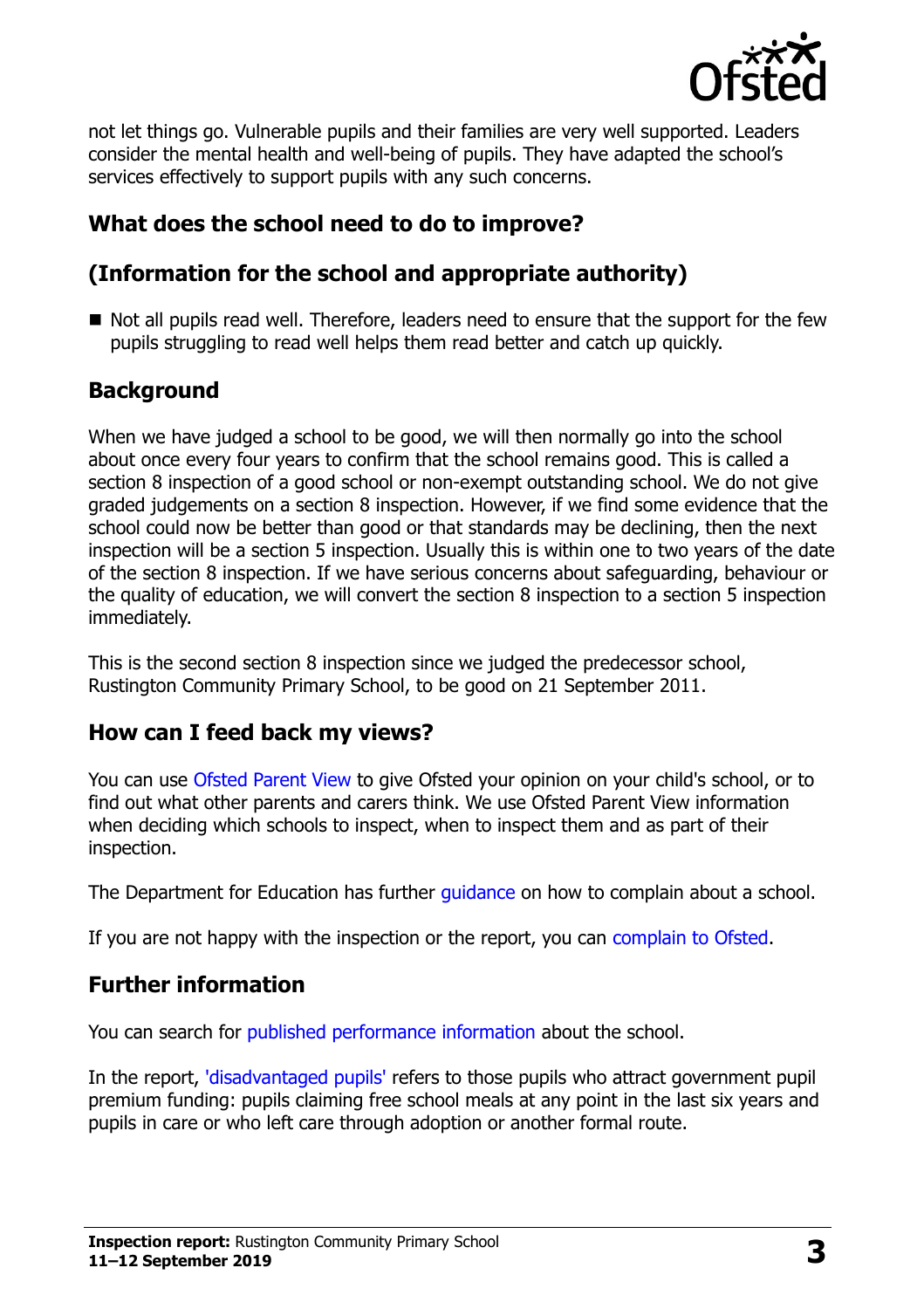

#### **School details**

| Unique reference number                                | 139478                          |
|--------------------------------------------------------|---------------------------------|
| <b>Local authority</b>                                 | <b>West Sussex</b>              |
| <b>Inspection number</b>                               | 10111331                        |
| <b>Type of school</b>                                  | Primary                         |
| <b>School category</b>                                 | Academy converter               |
| Age range of pupils                                    | $4$ to $11$                     |
| <b>Gender of pupils</b>                                | Mixed                           |
| Number of pupils on the school roll                    | 564                             |
| <b>Appropriate authority</b>                           | Board of trustees               |
| <b>Chair/Chair of trust/Chair of</b><br>governing body | Mrs Susan Hawthorn              |
| <b>Headteacher</b>                                     | <b>Mrs Marie Smailes</b>        |
| <b>Website</b>                                         | www.rustington.w-sussex.sch.uk/ |
| Date of previous inspection                            | March 2016                      |

# **Information about this school**

- The headteacher took up their post after the previous inspection, in April 2018.
- The school has been part of Schoolsworks Academy Trust since 2013.
- An on-site before- and after-school club is run by an independent company called Rustington Funstars.

#### **Information about this inspection**

- The inspector met with senior leaders, curriculum leaders, subject teachers and pupils.
- The inspector met with the chief executive officer and the director of teaching and learning of Schoolsworks Academy Trust. The inspector held an additional telephone call with a trustee.
- $\blacksquare$  The inspector reviewed the school website, publicly available pupil performance information, the multi-academy trust's scheme of delegation and other applicable school and trust documentation.
- Forty-six responses to Ofsted's Parent View and 23 staff survey responses were considered as part of the inspection. The inspector met with parents at the start of the school day on one day of the inspection.

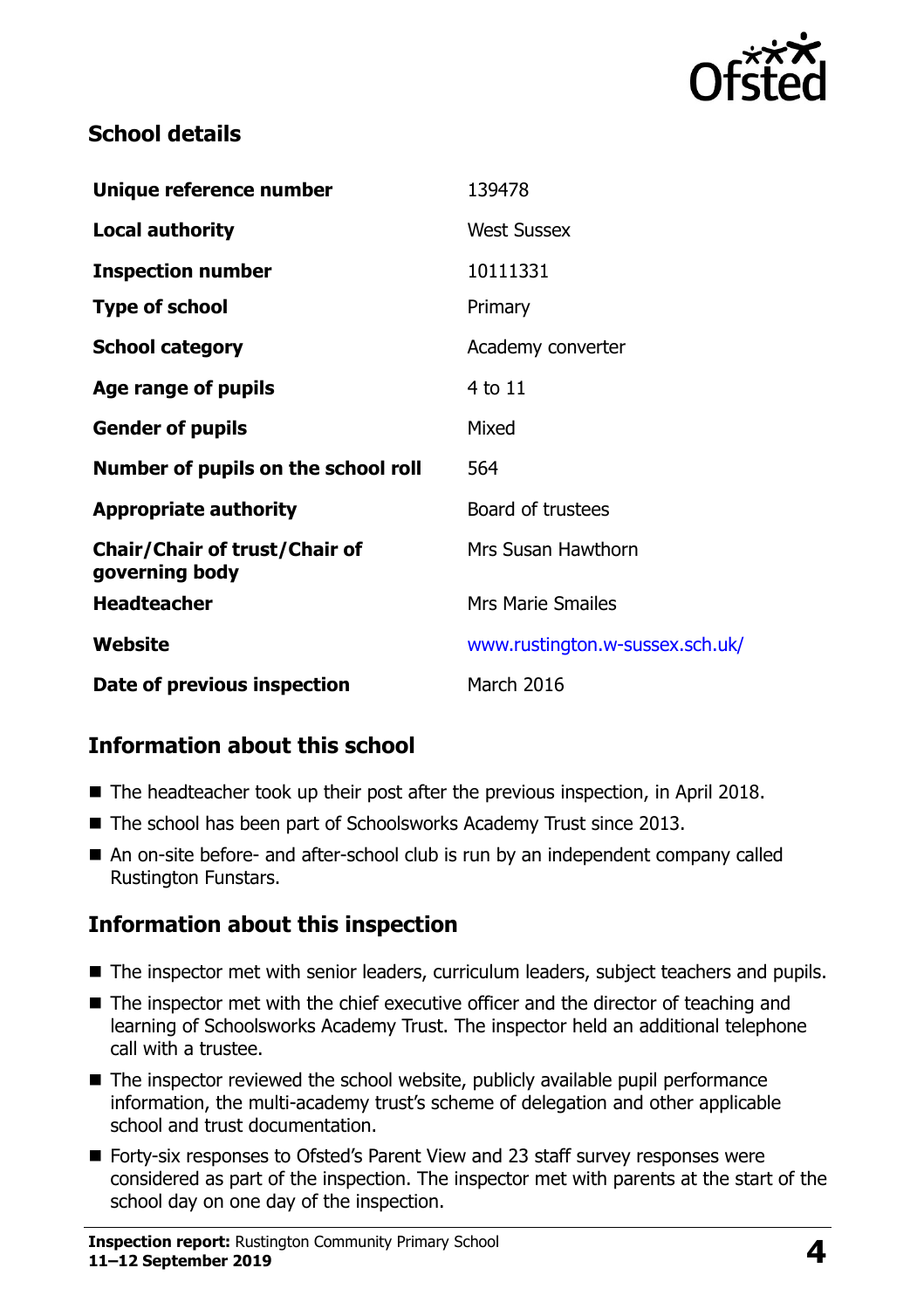

- The inspector reviewed safeguarding procedures in place at the school, including the single central record and child protection and safeguarding policies. He met with the designated leaders of safeguarding.
- $\blacksquare$  The inspector met with a group of non-teaching staff.
- The inspector held a telephone conversation with a local authority representative.
- The inspector observed pupils' behaviour at playtime and lunchtime.
- Reading, mathematics and physical education were considered as part of the inspection.

#### **Inspection team**

Dylan Davies, lead inspector Her Majesty's Inspector